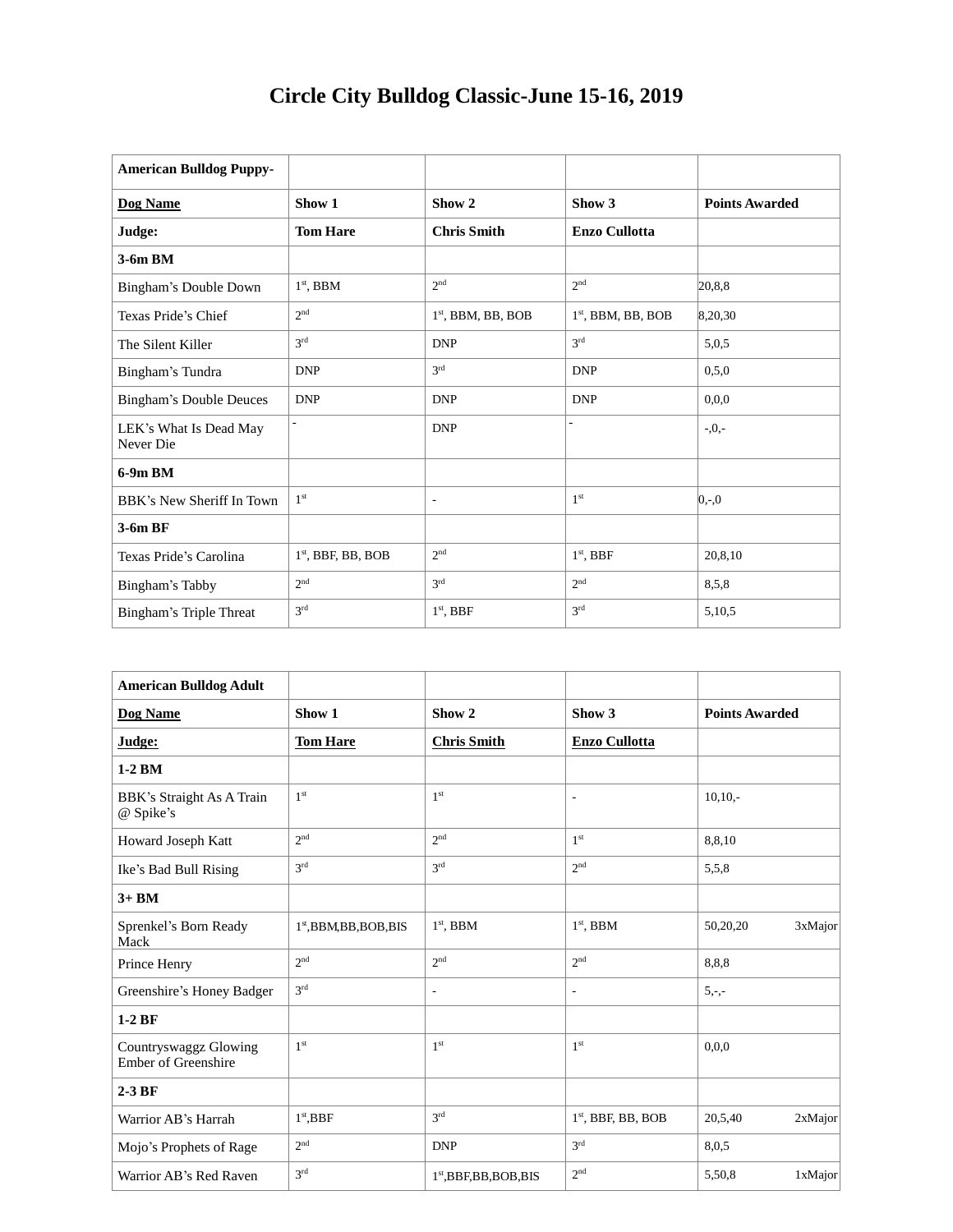| Highland's Ball Biter<br>@MSAB | <b>DNP</b>      | 2 <sup>nd</sup> | <b>DNP</b> | 0, 8, 0 |
|--------------------------------|-----------------|-----------------|------------|---------|
| Ike's Rumor Has It             | <b>DNP</b>      | <b>DNP</b>      |            | $0,0,-$ |
| $3+BF$                         |                 |                 |            |         |
| Crazy Horse's ADHD             | 1 <sub>st</sub> | 1 <sup>st</sup> |            | $0,0,-$ |

| <b>American Bulldog Adult-</b> |                      |                          |                          |                       |         |
|--------------------------------|----------------------|--------------------------|--------------------------|-----------------------|---------|
| Dog Name                       | Show 1               | Show <sub>2</sub>        | Show 3                   | <b>Points Awarded</b> |         |
| Judge:                         | <b>Enzo Cullotta</b> | <b>Tom Hare</b>          | <b>Chris Smith</b>       |                       |         |
| $1-2$ SM                       |                      |                          |                          |                       |         |
| Tt's Slim of T Road            | 1 <sup>st</sup>      | $1st$ , BSM, BS          | 2 <sup>nd</sup>          | 10,30,8               | 1xMajor |
| Oma Haus's Priest of T<br>Road | 2 <sup>nd</sup>      | 2 <sup>nd</sup>          | $1st$ , BSM, BS          | 8,8,30                | 1xMajor |
| Reno Casino of T Road          | 2rd                  | 3rd                      | 3 <sup>rd</sup>          | 5,5,5                 |         |
| $3+SM$                         |                      |                          |                          |                       |         |
| Howard's Mickey of Roper       | $1st$ , BSM, BS      | 1 <sup>st</sup>          | 1 <sup>st</sup>          | 20,0,0                | 1xMajor |
| $1-2$ SF                       |                      |                          |                          |                       |         |
| Sprenkel's Wild Thoughts       | 1 <sup>st</sup>      | $\overline{\phantom{a}}$ | $\overline{\phantom{a}}$ | $10,-,-$              |         |
| Hodge's Brooklyn Of Joshua     | $2^{\rm nd}$         | 1 <sup>st</sup>          | $1st$ , BSF              | 8,0,10                | 1xMajor |
| $3+SF$                         |                      |                          |                          |                       |         |
| Sprenkel's Little Bit Bossy    | $1st$ , BSF          | 2 <sub>nd</sub>          | 1 <sup>st</sup>          | 20,8,10               | 1xMajor |
| Sprenkel's Little Miss         | 2 <sup>nd</sup>      | $1st$ , BSF              | 2 <sub>nd</sub>          | 8,20,8                | 1xMajor |

| <b>Champion Class:</b>         |                      |                 |                    |  |
|--------------------------------|----------------------|-----------------|--------------------|--|
| Judge:                         | <b>Enzo Cullotta</b> | <b>Tom Hare</b> | <b>Chris Smith</b> |  |
| Masterbully's Raum Der<br>Zeit | <b>DNP</b>           | <b>DNP</b>      | <b>DNP</b>         |  |
| Bingham's Charity Case         | <b>DNP</b>           | <b>DNP</b>      | <b>DNP</b>         |  |
| Cowan's Belle                  | <b>DNP</b>           | Winner          | Winner             |  |
| BBK's Against the Odds         | Winner               | <b>DNP</b>      |                    |  |

| <b>Shorty Bull</b>              |                      |                 |                      |         |         |
|---------------------------------|----------------------|-----------------|----------------------|---------|---------|
| Judge:                          | <b>Enzo Cullotta</b> | <b>Tom Hare</b> | <b>Chris Smith</b>   |         |         |
| $1-2 \mathrm{F}$                |                      |                 |                      |         |         |
| Hampton's Katana @<br>Bingham's | 1 <sup>st</sup>      | $1st$ , BF, BOB | $1st$ , BF, BOB, BIS | 0,10,20 | 2xMajor |
| $2-3F$                          |                      |                 |                      |         |         |
| Bingham's Queenie               | $1st$ , BF, BOB      | 1 <sup>st</sup> | 1 <sup>st</sup>      | 10,0,0  | 1xMajor |